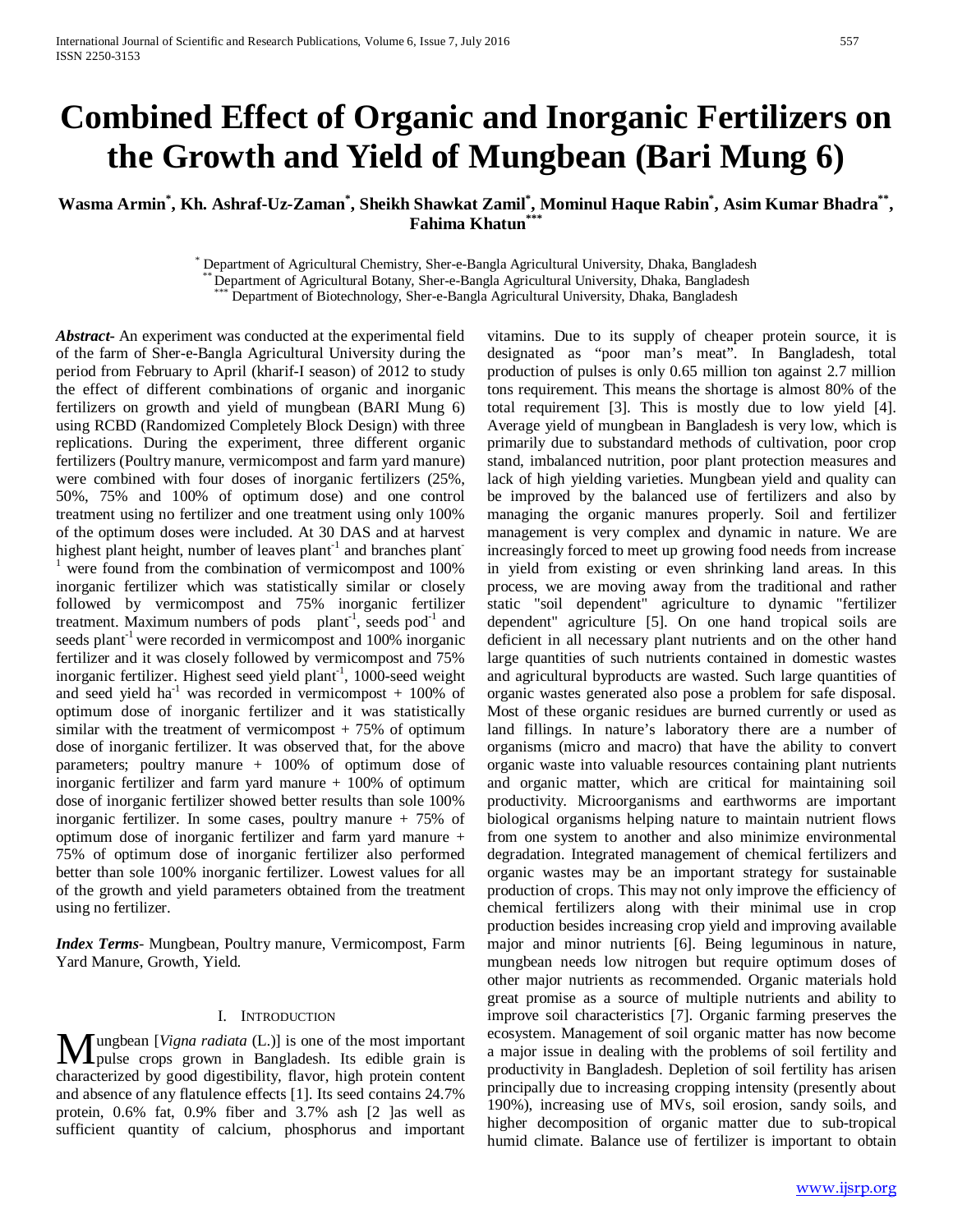maximum seed yield. Therefore, the objective of the study is to find the best combination of organic and inorganic fertilizer doses for better yield and quality of mungbean.

## II. MATERIALS AND METHODS

## **Experimental site**

 The experiment was carried out at the Sher-e-Bangla Agricultural University (SAU) Farm, Dhaka. The experimental site is situated at  $23^{\circ}77'$  North Latitude and  $90^{\circ}30'$  East Longitude. The elevation of the experimental site is 1.0 m above the sea level. The area belongs to the Agro-ecological Zone (AEZ- 28): Madhupur Tract.

### **Soil and climate**

 The experiment was conducted on silty clay loam soil of the Order Inceptisols. The soil of SAU farm is high land having irrigation facilities. The climate of the experimental site is subtropical, wet and humid. Heavy rainfall occurs in the monsoon (mid-April to mid-August) and scanty during rest of the year.

## **Experimental design**

 The experiment was laid out in a randomized complete block design with three replications. Each plot was measured 3 m x 2 m.

## **Organic and Inorganic Fertilizers and Doses : 1. Organic Fertilizers**

a) Poultry manure  $(5 \t{ t} \text{ ha}^{-1})$ 

- b) Vermicompost  $(7 \text{ t ha}^{-1})$
- c) Farm Yard Manure (8.5 t ha<sup>-1</sup>)

These rates of the different organic fertilizers are almost equal in consideration of essential nutrient contents.

## **Table 1. Chemical compositions of the organic manures used for the experiment (Oven dry basis)**

| Organic fertilizer          |      | C(%)  | N    | P(%) | K (%) | C: N  |
|-----------------------------|------|-------|------|------|-------|-------|
|                             |      |       | (%)  |      |       |       |
| Poultry manure <sup>+</sup> |      | 29    | 2.19 | 1.98 | 0.81  |       |
| Vermicompost <sup>1</sup>   |      | 11.54 | 1.66 | 1.25 | 0.254 | 9.60  |
| Farm                        | Yard | 24    | 1.30 | 0.90 | 1.00  | 18.46 |
| Manure <sup>2</sup>         |      |       |      |      |       |       |

[8] Hasanuzzaman *et al*., 2010

[9]Chhonkar, 2003

## **2. Inorganic Fertilizer**

- a) Urea for nitrogen @ 25 kg ha<sup>-1</sup>
- b) TSP for phosphorous  $\omega$  50 kg ha<sup>-1</sup>
- c) MoP for potassium at  $@$  20 kg ha<sup>-1</sup>
- d) Gypsum for sulphur @30 kg ha<sup>-1</sup>
- e) Zinc sulphate for zinc  $@ 2.0 \text{ kg ha}^{-1}$
- f) Boric acid for boron @  $1.5 \text{ kg ha}^{-1}$

## **Different treatments:**

 $T_0$  –Control

 $T_1$  - Poultry manure + 25% of optimum dose of inorganic fertilizer

 $T_2$  - Poultry manure  $+50$  % of optimum dose of inorganic fertilizer

 $T_3$  - Poultry manure + 75 % of optimum dose of inorganic fertilizer

 $T_4$  – Poultry manure + 100 % of optimum dose of inorganic fertilizer

 $T<sub>5</sub>$  -Vermicompost + 25% of optimum dose of inorganic fertilizer

 $T<sub>6</sub>$  - Vermicompost + 50 % of optimum dose of inorganic fertilizer

 $T_7$  - Vermicompost + 75 % of optimum dose of inorganic fertilizer

 $T_8$  - Vermicompost + 100 % of optimum dose of inorganic fertilizer

 $T_9$  - Farm Yard Manure + 25% of optimum dose of inorganic fertilizer

 $T_{10}$  - Farm Yard Manure + 50 % of optimum dose of inorganic fertilizer

 $T_{11}$ - Farm Yard Manure + 75 % of optimum dose of inorganic fertilizer

 $T_{12}$  - Farm Yard Manure + 100 % of optimum dose of inorganic fertilizer

T13 - 100 % Inorganic Fertilizer

## **Fertilizer application**

 Organic fertilizers (poultry manure, farm yard manure and vermicompost) were applied along with urea, TSP, MoP, gypsum, zinc sulphate and boric acid as per treatments during the final land preparation.

### **Harvesting**

 The crops were harvested at a time due to synchronous maturity of pods. At first 50% of early matured pods were harvested by hand picking at 55 days after sowing. Finally 4 days after first harvesting all plants were harvested plot-wise by uprooting and were bundled separately, tagged and brought to the threshing floor of the SAU farm.

## **Statistical analysis**

 The collected data on different growth and yield parameters and nutrient contents of mungbean were statistically analyzed. The means for all treatments were calculated and the analyses of variances for all the characters were performed by 'F' variance test using MSTAT-C computer package program. The significance of difference between pair of means was performed by the Dancan's Multiple Range Test (DMRT) [10].

## III. RESULTS AND DISCUSSION

### **Plant height**

 The data on plant height of mungbean at different growth stages as influenced by organic and inorganic fertilizers are presented in Table 2. The plant height at 30 days after sowing (DAS) differed significantly due to combined application of organic and inorganic fertilizers. Significantly higher plant height (29.25 cm) was recorded in  $T_8$  and it was followed by  $T_7$ (28.05 cm) and  $T_4$  (28.03 cm).  $T_7$  and  $T_4$  were statistically similar with  $T_{12}$  (27.89 cm),  $T_3$  (27.45 cm) and  $T_{13}$  (27.58 cm).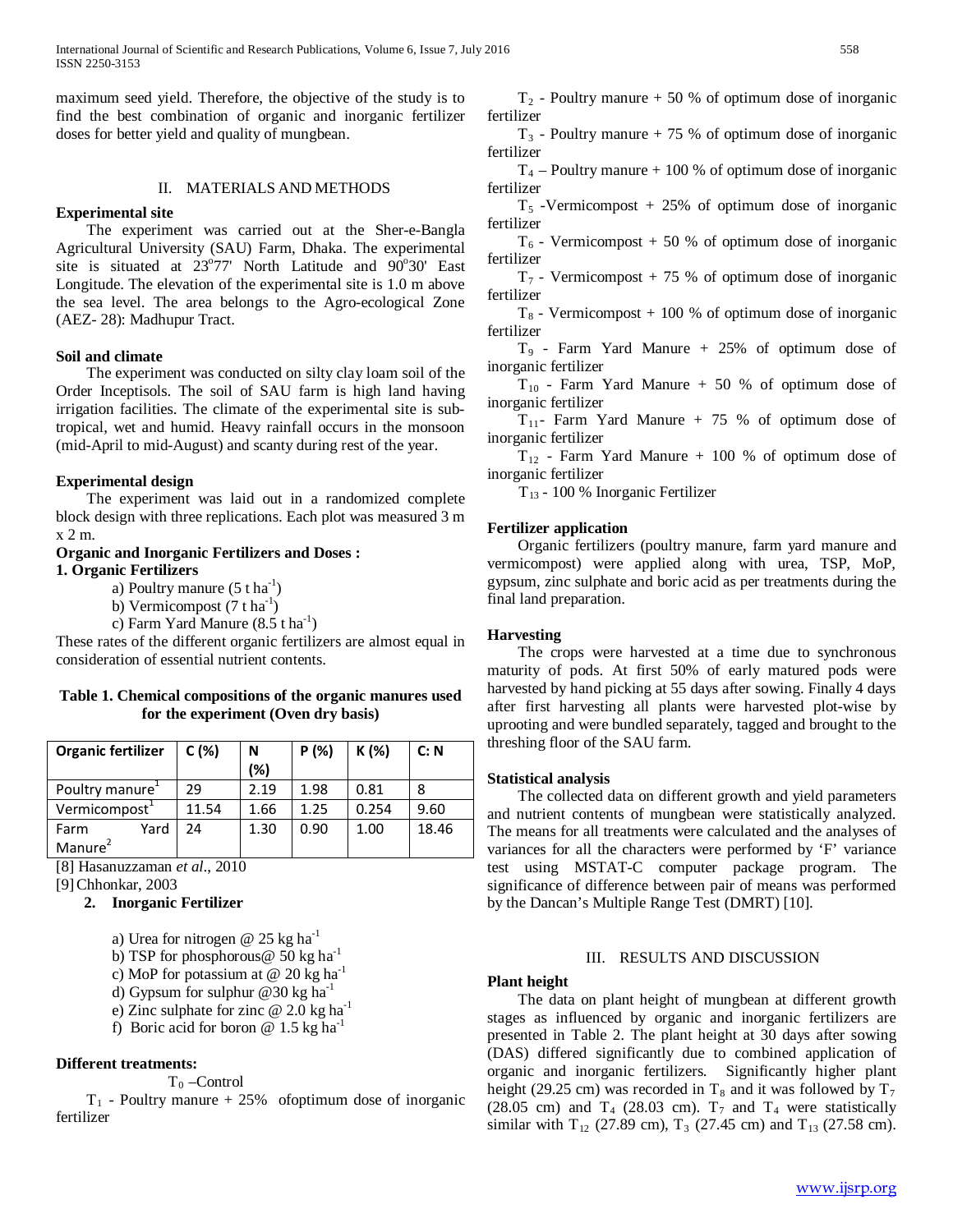Lowest plant height at 30 DAS was found from the treatment using no fertilizer  $(T_0: 20.13$  cm).

 The plant height at harvest also differed significantly due to different treatments. Significantly higher plant height (43.81 cm) was recorded in  $T_8$  and it was statistically similar with the application of vermicompost  $+ 75\%$  of optimum dose of inorganic fertilizer (T<sub>7</sub>: 43.60 cm) and followed by T<sub>12</sub> (39.67 cm) and  $T_{13}$  (39.63 cm). Better results were also showed by  $T_4$ and  $T_{11}$  which gave numerically equal plant height (38.77 cm). Lowest plant height at harvest was found from the treatment using no fertilizer  $(T_0 : 32.11$  cm).

 It seems from the results that combination of organic and inorganic fertilizers significantly increased the plant height than sole use of inorganic fertilizer. Actually organic fertilizers help to increase the organic matter content of soil, thus reducing the bulk density and decreasing compaction. Thus plants get a suitable growing environment which promotes better growth and development. Similar sort of findings were found by many scientists while experimenting with various crops. Combination of organic and inorganic fertilizers was found better by A.S. Channaveerswami (2005) in groundnut and D.J. Rajkhowa *et al*. (2002) in green gram than only inorganic fertilizers [11, 12].

## **Number of leaves**

The data on number of leaves  $plant<sup>-1</sup>$  of mungbean at different growth stages as influenced by organic and inorganic fertilizers are presented in Table 2. The number of leaves  $plant^{-1}$ at 30 days after sowing (DAS) differed significantly due to different treatments. Significantly higher number of leaves plant<sup>-1</sup> (13.78) was recorded in T<sub>8</sub> and it was statistically similar with  $T_7$ (13.67) and followed by  $T_{12}$  (12.80). Better results were also showed by  $T_{11}$  and  $T_4$  which gave numerically equal value (11.86). On the other hand, 100 % inorganic fertilizer  $(T_{13})$  $(11.68)$  gave statistically similar number of leaves plant<sup>-1</sup> with  $T_{11}$  and  $T_4$ . The treatment using no fertilizer produced lowest number of leaves plant<sup>-1</sup> at 30 DAS among all the treatments ( $T_0$ ) : 9.80).

The number of leaves plant<sup>-1</sup> at harvest differed significantly due to different treatments. Highest number of leaves plant<sup>-1</sup>  $(21.62)$ was recorded in  $T_8$  and it was statistically similar with  $T_7$ (21.53).  $T_4$  (18.97) and  $T_{12}$  (20.87) with application of farm yard manure + 100% of optimum dose of inorganic fertilizer also showed better performances in comparison to sole 100 % inorganic fertilizer  $(T_{13})$  which gave 18.74 leaves plant<sup>-1</sup>. On the other hand,  $T_0$  (No fertilizer) treatment showed lowest number of leaves plant<sup>-1</sup> (14.07).

 Results showed that the combination of organic and inorganic fertilizers significantly increased the number of leaves plant-1 than sole use of inorganic fertilizer. As organic fertilizers help to improve the soil condition and inorganic fertilizers assure quick availability of essential nutrients, the combination of two proved better than single use of the each. A.S. Channaveerswami (2005) and D.J. Rajkhowa *et al*. (2002) found better growth by using combination of organic and inorganic fertilizers than only inorganic fertilizers in groundnut and in green gram respectively [11, 12].

## **Number of branches plant-1**

The data on number of branches plant<sup>-1</sup> of mungbean at different growth stages as influenced by organic and inorganic fertilizers are presented in (Table 3). The number of branches plant<sup>-1</sup> at harvest also differed significantly due to different treatments. Significantly higher number of branches plant<sup>-1</sup> (4.77) was recorded in T<sub>8</sub> and it was followed by  $T_7$  (4.70) which was statistically similar with  $T_{12}$  (4.69) and  $T_{13}$  (4.59) and  $T_4$ (4.41) also showed better performances among the rest treatments. On the other hand, among all the treatments,  $T_0$  (No fertilizer) treatment showed lowest number of branches plant<sup>-1</sup> (3.30) at harvest. Combination of organic and inorganic

fertilizers significantly increased the number of branches plant<sup>-1</sup> than sole use of inorganic fertilizer. As organic fertilizers help to improve the soil condition and inorganic fertilizers assure quick availability of essential nutrients, the combination of two proved better than single use of the each. A.S. Channaveerswami (2005) reported that combined application of vermicompost @ 2.5 t per ha + RDF (25:50:50 kg NPK per ha) + copper ore tailing recorded higher number of branches (6.92) in groundnut [11].

## **Number of pods plant-1**

The data on number of pods  $plant^{-1}$  of mungbean as influenced by organic and inorganic fertilizers are presented in (Table 3). Number of pods  $plant^{-1}$  showed significant variation due to the different combinations of organic and inorganic fertilizer doses. Maximum number of pods plant<sup>-1</sup> (25.13) was recorded in T<sub>8</sub> and it was followed by T<sub>7</sub> (24.20) and T<sub>4</sub> (23.65). Better results were also showed by  $T_{12}$  (23.13) among rest of the treatments while 100 % inorganic fertilizer  $(T_{13})$  gave 21.72 pods plant<sup>-1</sup>. Minimum number of pods plant<sup>-1</sup> was found from the treatment using no fertilizer  $(T_0:13.47)$ . Combination of organic and inorganic fertilizers increased the number of pods plant<sup>-1</sup> than use of inorganic fertilizer alone. This may be because combination of organic and inorganic fertilizers improves soil physical properties, which provide health and favourable soil conditions to enhance nutrient use efficiency. Similar results were reported by A.S. Channaveerswami (2005) in groundnut and D.J. Rajkhowa *et al*. (2002) in green gram [11, 12]. Patil (1998) reported that in groundnut the maximum pod yield (30.04  $q/ha$ ) was recorded with the application of vermicompost  $@ 2.50$ t per ha + fly ash  $@$  30 t per ha + RDF, whereas, the lowest pod yield (20.66 q/ha) was recorded with the application of RDF alone [13]. Abbas *et al.* (2011) found that application of DAP at 124 kg along with 10 tons ha<sup>-1</sup> of poultry litter yielded maximum number of pods plant<sup>-1</sup> [14].

## **Number of seeds pod-1**

The data on number of seeds  $pod^{-1}$  of mungbean as influenced by organic and inorganic fertilizers are presented in (Table 3). Number of seeds  $pod^{-1}$  showed significant variation due to the different combinations of organic and inorganic fertilizer doses. Maximum number of seeds pod $^{-1}$  (14.87) was recorded in  $T_8$  and it was closely followed by  $T_7$  (14.31) which was statistically similar with  $T_4$ ,  $T_{12}$  (13.97),  $T_{13}$  (13.76),  $T_{11}$ (13.73) and  $T_3$  (13.68). Minimum number of seeds pod<sup>-1</sup> was found from the treatment using no fertilizer  $(T_0$  :10.93). Combination of organic and inorganic fertilizers increased the number of seeds  $pod^{-1}$  than use of inorganic fertilizer alone. This may be because combination of organic and inorganic fertilizers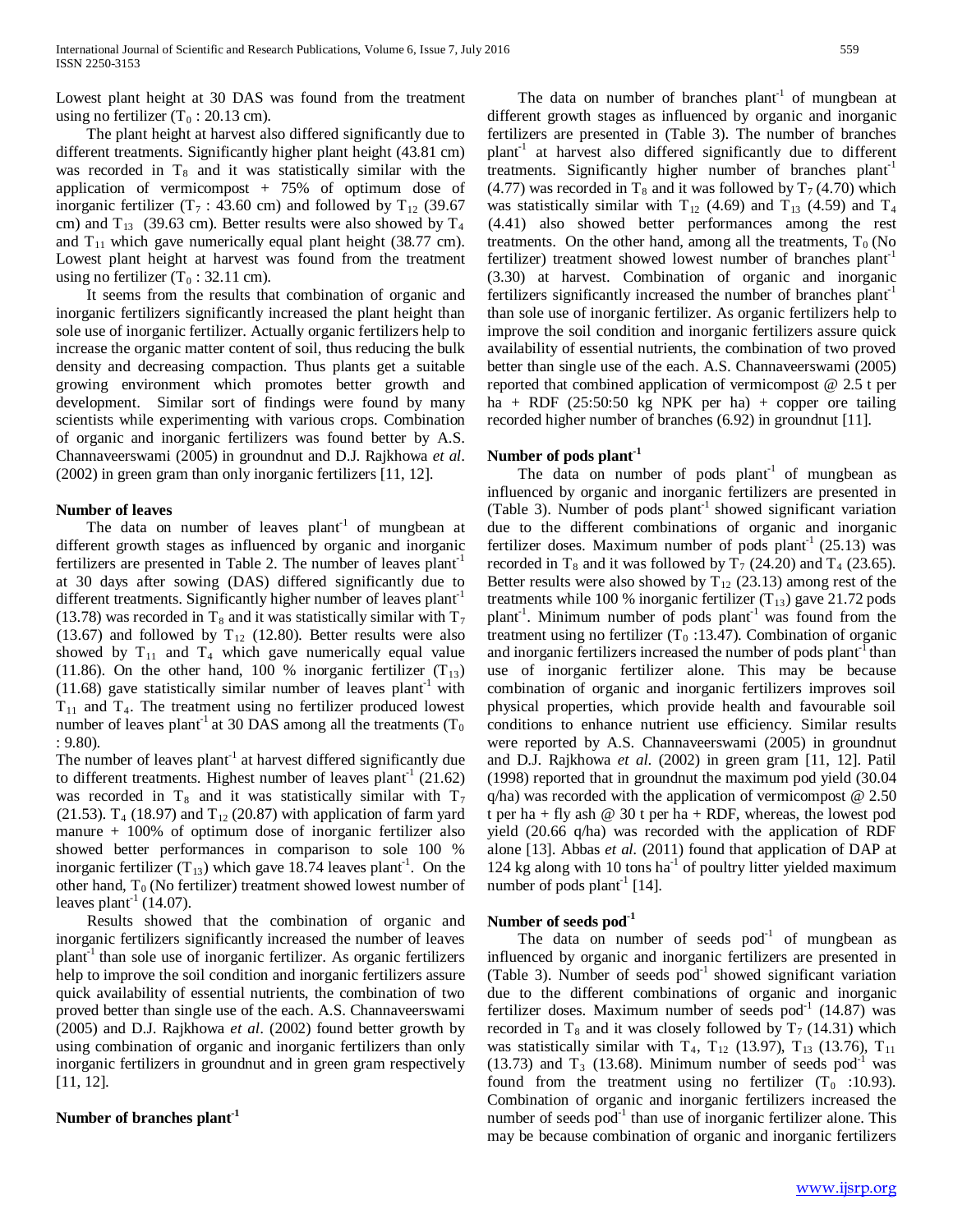improves soil physical properties, which provide health and favourable soil conditions to enhance nutrient use efficiency. Similar results were reported by A.S. Channaveerswami (2005) in groundnut and D.J. Rajkhowa *et al*. (2002) in green gram. B.S. Patil (1998) reported that in groundnut the maximum number of seeds pod<sup>-1</sup> was recorded with the application of vermicompost  $@ 2.50$  t per ha + fly ash  $@ 30$  t per ha + RDF, whereas, the lowest number of seeds  $pod^{-1}$  was recorded with the application of RDF alone. G. Abbas *et al.* (2011) found that application of DAP at 124 Kg along with 10 tons  $ha^{-1}$  of poultry litter yielded maximum number of seeds pod<sup>-1</sup>.

## **Number of seeds plant-1**

The data on numberof seeds  $plant<sup>-1</sup>$  of mungbean as influenced by organic and inorganic fertilizers are presented in (Table 3). Number of seeds  $plant<sup>-1</sup>$  showed significant variation due to the different combinations of organic and inorganic fertilizer doses. Maximum number of seeds plant<sup>-1</sup> (319.56) was recorded in T<sub>8</sub> and it was followed by  $T_7$  (302.17). Among the remaining treatments better results were also showed by  $T_{11}$ (Farm Yard Manure + 100% of optimum dose of inorganic fertilizer) (286.35) and  $T_4$  (Poultry manure + 100% of optimum dose of inorganic fertilizer) (285.96) while 100 % Inorganic Fertilizer  $(T_{13})$  gave 276.64 seeds plant<sup>-1</sup>. Minimum number of seeds plant<sup>-1</sup> was found from the treatment using no fertilizer  $(T_0)$ :196.16). It is revealed from the result that combination of organic and inorganic fertilizers increased the number of seeds  $plant<sup>-1</sup>$  than use of inorganic fertilizer alone. This may be due to increase in the number of pods plant<sup>-1</sup> and seeds pod<sup>-1</sup>. Similar results were reported by A.S. Channaveerswami (2005) in groundnut and D.J. Rajkhowa *et al*. (2002) in green gram [11, 12]. B.S. Patil (1998) reported that in groundnut the maximum number of seeds  $pod^{-1}$  was recorded with the application of vermicompost @ 2.50 t per ha + fly ash @ 30 t per ha + RDF, whereas, the lowest number of seeds  $pod^{-1}$  was recorded with the application of RDF alone [13]. G. Abbas *et al.* (2011) found that application of DAP at 124 Kg along with 10 tons  $ha^{-1}$  of poultry litter yielded maximum number of seeds  $pod^{-1}$  [14].

## **Seed yield plant-1**

The data on seed yield plant<sup>-1</sup> of mungbean as influenced by organic and inorganic fertilizers are presented in (Table 4). Seed yield plant<sup>-1</sup> showed significant variation due to the different combinations of organic and inorganic fertilizer doses. Among all the treatments, the highest seed yield plant<sup>-1</sup> (15.23 g) was recorded in  $T_8$  vermicompost + 100% of optimum dose of inorganic fertilizer) and it was statistically similar with application of vermicompost + 75% of optimum dose of inorganic fertilizer  $(T_7:14.23 \text{ g})$  and closely followed by  $T_4$ (Poultry manure + 100% of optimum dose of inorganic fertilizer) (13.17 g) and  $T_{12}$  (Farm Yard Manure + 100% of optimum dose of inorganic fertilizer) (12.89 g). 100 % Inorganic Fertilizer (T $_{13}$ ) gave a yield of 10.27 g plant<sup>-1</sup>. The lowest seed yield plant<sup>-1</sup> was found from  $T_0$  among all the treatments which was 8.54 g plant<sup>-1</sup>. It was revealed from the result that combination of organic and inorganic fertilizers increased the seed yield plant<sup>-1</sup> than use of inorganic fertilizer alone. This may be due to higher pods plant<sup>-1</sup>, seeds pod<sup>-1</sup> and seeds plant<sup>-1</sup>. Similar results were reported by A.S. Channaveerswami (2005) in groundnut and D.J. Rajkhowa

*et al*. (2002) in green gram [11, 12]. B.S. Patil (1998) reported that in groundnut the maximum seed yield plant<sup>-1</sup> was recorded with the application of vermicompost  $\omega$  2.50 t per ha + fly ash  $\omega$  30 t per ha + RDF, whereas, the lowest seed yield plant<sup>-1</sup> was recorded with the application of RDF alone [13]. G. Abbas *et al.* (2011) found that application of DAP at 124 Kg along with 10 tons ha<sup>-1</sup> of poultry litter yielded maximum seed yield plant<sup>-1</sup>[14].

## **1000-seed weight**

 The data on 1000-seed weight (g) of mungbean as influenced by organic and inorganic fertilizers are presented in (Table 4). 1000-seed weight showed significant variation due to the different combinations of organic and inorganic fertilizer doses. Highest1000-seed weight (41.95 g) was recorded in  $T_8$ and it was statistically similar with the treatment of vermicompost + 75% of optimum dose of inorganic fertilizer  $(T_7:41.65g)$  and closely followed by  $T_{12}$  (41.35 g). Among the remaining treatments better results were also showed by  $T_4$ (39.89 g) while 100 % inorganic fertilizer  $(T_{13})$  gave a value of 40.34 g for 1000-seed weight. Among all the treatments, the lowest 1000-seed weight was found from the treatment using no fertilizer  $(T_0$  :35.17 g). It is revealed from the result that combination of organic and inorganic fertilizers increased the 1000-seed weight than use of inorganic fertilizer alone. This may be because organic fertilizers are known to contain plant nutrients, growth promoting substances and beneficial microflora which in combination with inorganic fertilizers provide favourable soil conditions to enhance nutrient use efficiency. Similar results were reported by A.S. Channaveerswami (2005) in groundnut and D.J. Rajkhowa *et al*. (2002) in green gram [11, 12]. B.S. Patil (1998) reported that in groundnut the maximum 1000-seed weight was recorded with the application of vermicompost  $@ 2.50$  t per ha + fly ash  $@ 30$  t per ha + RDF, whereas, the lowest 1000-seed weight was recorded with the application of RDF alone [13]. G. Abbas *et al.* (2011) found that application of DAP at 124 Kg along with 10 tons  $ha^{-1}$  of poultry litter yielded maximum1000-seed weight [14].

## **Seed yield ha-1**

The data on seed yield  $ha^{-1}$  of mungbean as influenced by organic and inorganic fertilizers are presented in (Table 4). Seed yield ha<sup>-1</sup> showed significant variation due to the different combinations of organic and inorganic fertilizer doses. Among the treatments, the highest seed yield ha<sup>-1</sup> (1156.19 kg) was recorded from  $T_8$  and it was statistically identical with  $T_7$ (1138.89 kg) and closely followed by  $T_{12}$  (1095.33 kg) and  $T_{11}$ (1083.33 kg).  $T_{12}$  and  $T_{11}$  showed no difference statistically. Better results were also showed by  $T_4$  (1055.23 kg) while100 % inorganic fertilizer  $(T_{13})$  gave seed yield of 1050.56 kg ha<sup>-1</sup>. Lowest seed yield  $ha^{-1}$  was found from the treatment using no fertilizer  $(T_0 : 617.22 \text{ kg})$ . It is revealed from the result that combination of organic and inorganic fertilizers increased the seed yield  $ha^{-1}$  than use of inorganic fertilizer alone. This may be because organic fertilizers are known to contain plant nutrients, growth promoting substances and beneficial microflora which in combination with inorganic fertilizers provide favourable soil conditions to enhance nutrient use efficiency. Similar results were reported by A.S. Channaveerswami (2005) in groundnut and D.J. Rajkhowa *et al*. (2002) in green gram[11, 12]. B.S. Patil